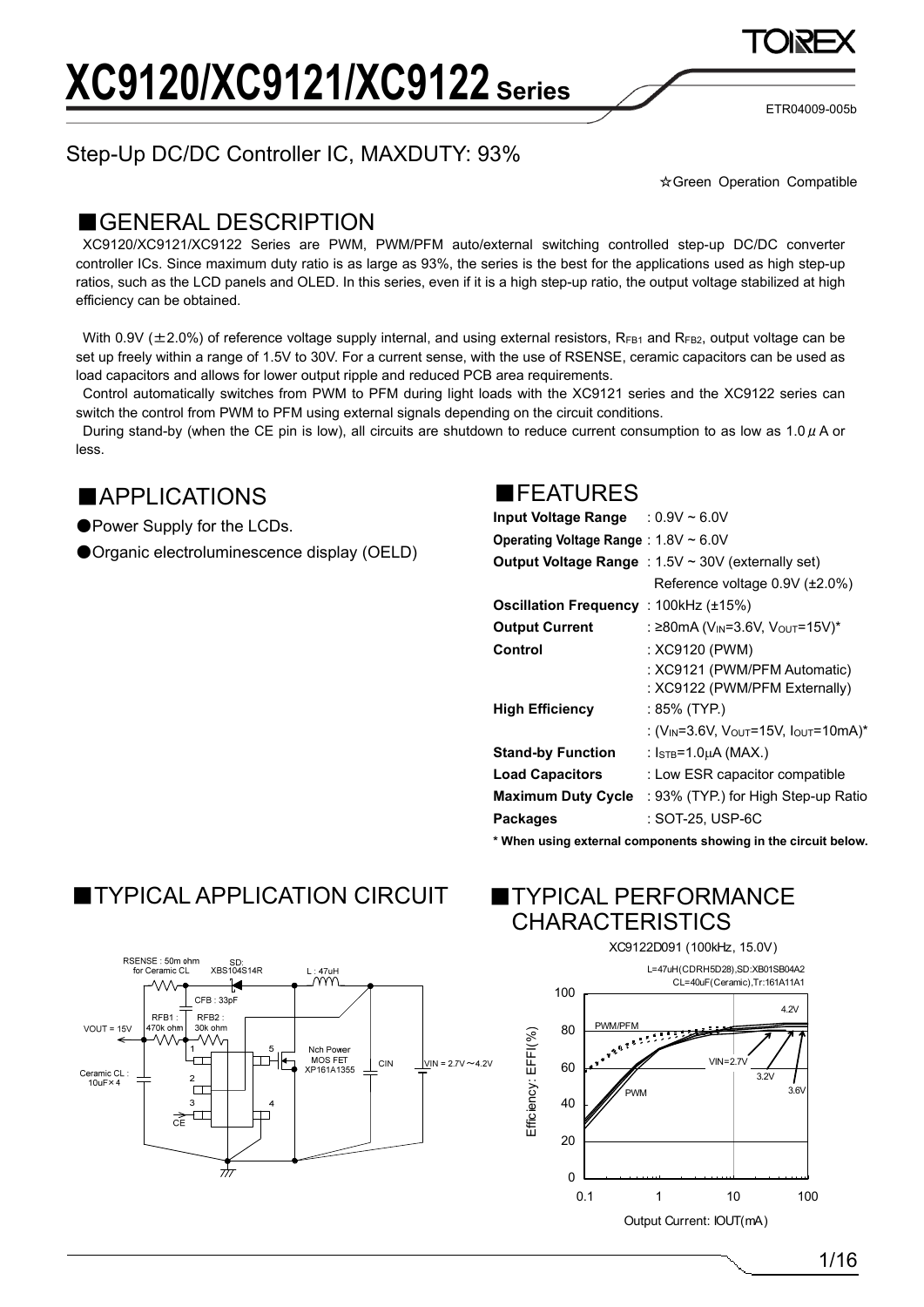# **XC9120/XC9121/XC9122 Series**

### ■PIN CONFIGURATION



| FB 6            | EXT          |
|-----------------|--------------|
| NC 5            | <b>Z</b> VDD |
| CE <sub>4</sub> | 3 GND        |

USP-6C (BOTTOM VIEW)

\* The dissipation pad for the USP-6C package should be solder-plated in recommended mount pattern and metal masking so as to enhance mounting strength and heat release.

 If the pad needs to be connected to other pins, it should be connected to the VDD pin (Pin  $\#2$ ).

### ■PIN ASSIGNMENT

| <b>PIN NUMBER</b> |               | <b>PIN NAME</b> | <b>FUNCTION</b>                                   |  |
|-------------------|---------------|-----------------|---------------------------------------------------|--|
| <b>SOT-25</b>     | USP-6C        |                 |                                                   |  |
|                   | 6             | FB              | <b>Output Voltage Setting Resistor Connection</b> |  |
| $\mathfrak{p}$    | $\mathcal{P}$ | V <sub>DD</sub> | <b>Supply Voltage</b>                             |  |
| 3                 |               | СE              | Chip Enable (Operates when "H" Level)             |  |
|                   | 4             | CE (/PWM)       | PWM/PFM Switch*                                   |  |
| 4                 | 3             | <b>GND</b>      | Ground                                            |  |
| 5                 |               | <b>EXT</b>      | <b>External Transistor Drive Connection</b>       |  |
|                   | 5             | N <sub>C</sub>  | No Connection                                     |  |

\* The XC9122 series combines the CE pin and PWM/PFM switch pin.

# ■FUNCTION

### XC9120/9121 Series

| CE PIN | <b>IC OPERATIONAL STATE</b> |
|--------|-----------------------------|
|        | Operation                   |
|        | Shut-Down                   |

XC9122 Series

| <b>CE/PWM PIN</b> |                        | IC OPERATIONAL STATE                           |
|-------------------|------------------------|------------------------------------------------|
| н                 | More than VDD - 0.2V   | Operation (PWM control)                        |
| м                 | $0.65 \sim$ VDD - 1.0V | Operation (PWM/PFM automatic switching control |
|                   | $0 \sim 0.2V$          | Shut-Down                                      |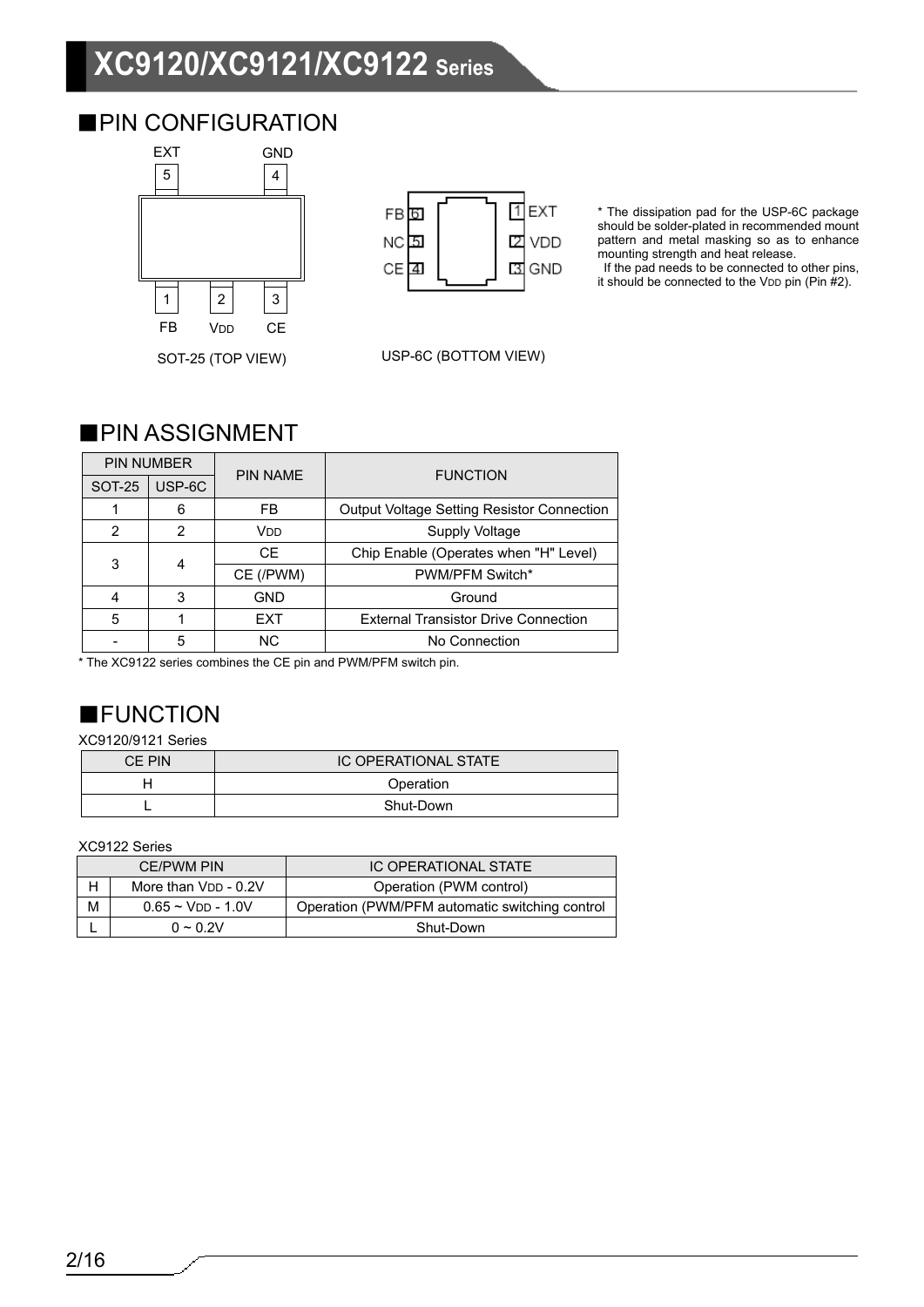## ■ PRODUCT CLASSIFICATION

### ●Ordering Information

XC9120①②③④⑤⑥-⑦(\*1) : PWM Control XC9121①②③④⑤⑥-⑦(\*1) : PWM/PFM Automatic Switching Control XC9122①②③④⑤⑥-⑦(\*1) : PWM/PFM Externally Switching Control

| <b>DESIGNATOR</b> | <b>DESCRIPTION</b>           | <b>SYMBOL</b> | <b>DESCRIPTION</b>                                             |  |  |
|-------------------|------------------------------|---------------|----------------------------------------------------------------|--|--|
|                   | Type of DC/DC Controller     |               | No current limiter                                             |  |  |
| $\circled{2}$     | Output Voltage               | 09            | FB Voltage (ex. FB Voltage= $0.9V \rightarrow Q=0$ , $(3=9)$ ) |  |  |
| $\circledA$       | <b>Oscillation Frequency</b> |               | 100kHz                                                         |  |  |
|                   | Packages                     | MR-G          | SOT-25 (3,000pcs/Reel)                                         |  |  |
| $56 - 7$          | (Oder Unit)                  | ER-G          | USP-6C (3,000pcs/Reel)                                         |  |  |

(\*1) The "-G" suffix indicates that the products are Halogen and Antimony free as well as being fully EU RoHS compliant.

### ■ BLOCK DIAGRAM



### ■ ABSOLUTE MAXIMUM RATINGS

Ta=25℃

| <b>PARAMETER</b>                   |                        | <b>SYMBOL</b>   | <b>RATINGS</b>                    | <b>UNIT</b> |  |
|------------------------------------|------------------------|-----------------|-----------------------------------|-------------|--|
| VDD Pin Voltage                    |                        | V <sub>DD</sub> | $-0.3 \sim 12.0$                  | v           |  |
| FB Pin Voltage                     |                        | <b>VFB</b>      | $-0.3 \sim 12.0$                  | v           |  |
| CE Pin Voltage                     |                        | <b>VCE</b>      | $-0.3 \sim 12.0$                  | V           |  |
|                                    | <b>EXT Pin Voltage</b> |                 | $-0.3 \sim$ V <sub>DD</sub> + 0.3 | V           |  |
| <b>EXT Pin Current</b>             |                        | <b>IEXT</b>     | ±100                              | mA          |  |
|                                    | <b>SOT-25</b>          | Pd              | 250                               |             |  |
|                                    |                        |                 | 760 (JESD51-7 board) (*1)         | mW          |  |
| <b>Power Dissipation</b>           | USP-6C                 |                 | 120                               |             |  |
|                                    |                        |                 | 1250 (JESD51-7 board) (*1)        |             |  |
| <b>Operating Temperature Range</b> |                        | Topr            | $-40 \sim 85$                     | $^{\circ}C$ |  |
| Storage Temperature Range          |                        | Tstg            | $-55 \sim 125$                    | °C          |  |

(\*1) The power dissipation figure shown is PCB mounted and is for reference only. Please refer to PACKAGING INFORMATION for the mounting condition.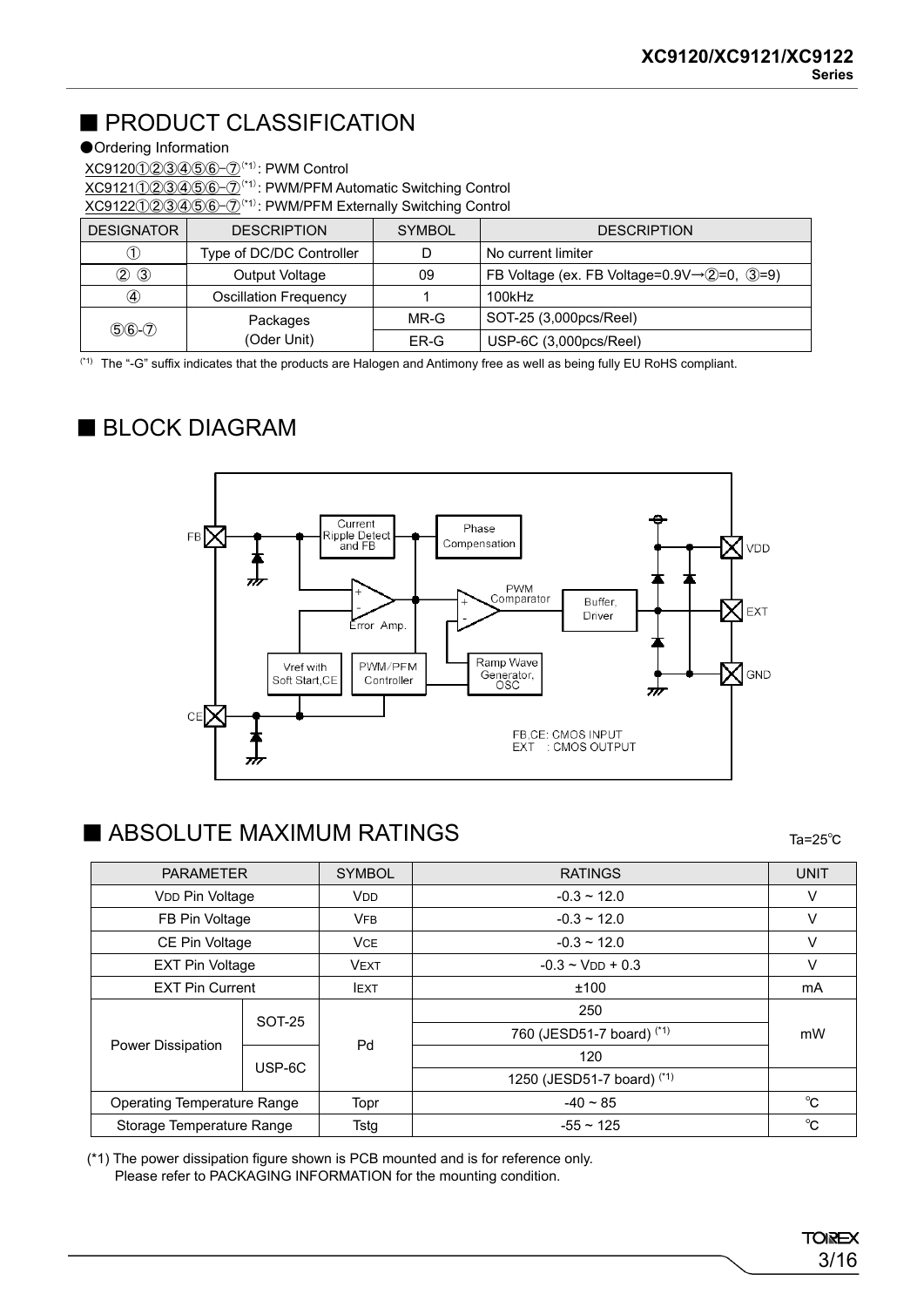### ■ELECTRICAL CHARACTERISTICS

|                                            |                       |                                                                                  |                         |                              | $(fosc=100kHz)$          |                |             | Ta= $25^{\circ}$ C |
|--------------------------------------------|-----------------------|----------------------------------------------------------------------------------|-------------------------|------------------------------|--------------------------|----------------|-------------|--------------------|
| <b>PARAMETER</b>                           | <b>SYMBOL</b>         | <b>CONDITIONS</b>                                                                |                         | MIN.                         | TYP.                     | MAX.           | <b>UNIT</b> | <b>CIRCUIT</b>     |
| FB Voltage                                 | <b>VFB</b>            |                                                                                  |                         | 0.882                        | 0.900                    | 0.918          | $\vee$      | $\circled{4}$      |
| Supply Voltage Range<br>$(*1)$             | <b>V<sub>DD</sub></b> |                                                                                  |                         | 1.8                          | $\overline{a}$           | 6.0            | V           | $\circled{1}$      |
| <b>Output Voltage Setting</b><br>Range     | <b>VOUTSET</b>        | Recommended circuit using 2SD1628,<br>VIN=VOUTSET × 0.6, VDD=3.0V,<br>IOUT=1.0mA |                         | 1.5                          |                          | 30.0           | V           | $\circled{2}$      |
| <b>Operation Start Voltage</b>             | V <sub>ST1</sub>      | Recommended circuit using 2SD1628<br>VOUT=3.3V, IOUT=1.0mA                       |                         | $\overline{a}$               | $\overline{a}$           | 0.9            | $\vee$      | $\circled{3}$      |
| <b>Oscillation Start Voltage</b><br>$(*1)$ | V <sub>ST2</sub>      | No external components,<br>CE connected to VDD, Voltage applied,<br>FB=0V        |                         | $\overline{\phantom{0}}$     | $\overline{a}$           | 0.8            | V           | $\circled{4}$      |
| <b>Operation Hold Voltage</b>              | <b>VHLD</b>           | Recommended circuit using 2SD1628<br>VOUT=3.3V, IOUT=1.0mA                       |                         | $\overline{\phantom{0}}$     | $\overline{\phantom{0}}$ | 0.7            | V           | $\circled{3}$      |
| Supply Voltage 1                           | IDD <sub>1</sub>      | Same as VST2, VDD=3.0V                                                           |                         | $\frac{1}{2}$                | 25                       | 50             | μA          | $\circled{4}$      |
| Supply Voltage 2                           | IDD <sub>2</sub>      | Same as IDD1, FB=1.2V                                                            |                         |                              | 13                       | 30             | μA          | 4                  |
| Stand-by Current                           | <b>ISTB</b>           | Same as IDD1, CE=0V                                                              |                         |                              | $\blacksquare$           | 1.0            | μA          | $\circledS$        |
| <b>Oscillation Frequency</b>               | fosc                  | Same as IDD1                                                                     |                         | 85                           | 100                      | 115            | kHz         | 4                  |
| Maximum Duty Ratio                         | <b>MAXDTY</b>         | Same as IDD1                                                                     |                         | 89                           | 93                       | 96             | $\%$        | $\circled{4}$      |
| PFM Duty Ratio                             | <b>PFMDTY</b>         | No Load (XC9121D, XC9122D types)                                                 |                         | 24                           | 32                       | 40             | $\%$        | $\circledast$      |
| Efficiency (*2)                            | EFFI                  | IOUT=10mA                                                                        |                         | $\overline{\phantom{a}}$     | 85                       | $\blacksquare$ | $\%$        | $\circled{1}$      |
| Soft-Start Time                            | tss                   |                                                                                  |                         | 5.0                          | 10.0                     | 20.0           | ms          | $\circled{1}$      |
| CE "H" Voltage                             | <b>VCEH</b>           | Same as IDD1                                                                     |                         | 0.65                         | $\overline{a}$           |                | $\vee$      | $\circledS$        |
| CE "L" Voltage                             | <b>VCEL</b>           | Same as IDD1                                                                     |                         | $\overline{a}$               | $\blacksquare$           | 0.20           | V           | $\circledS$        |
| <b>EXT "H" ON Resistance</b>               | <b>REXTH</b>          | Same as IDD1, VEXT=VOUT-0.4V                                                     |                         | $\overline{a}$               | 24                       | 36             | Ω           | $\circled{4}$      |
| EXT "L" ON Resistance                      | REXTL                 |                                                                                  | Same as IDD1, VEXT=0.4V |                              | 16                       | 24             | Ω           | 4                  |
| PWM 'H' Voltage (*3)                       | <b>VPWMH</b>          | $I$ <sub>OUT</sub> $=$ 1m $A$<br>$(XC9122D$ type)                                |                         | <b>VDD-0.2</b>               | $\blacksquare$           | $\blacksquare$ | V           | $\circled{1}$      |
| PWM 'L' Voltage (*3)                       | <b>VPWML</b>          | $I$ <sub>OUT</sub> $=$ 1m $A$                                                    | $(XC9122D$ type)        | $\qquad \qquad \blacksquare$ | $\frac{1}{2}$            | $VDD-1.0$      | $\vee$      | $\circled{1}$      |
| CE "H" Current                             | ICEH                  | Same as IDD2, CE=VDD                                                             |                         |                              |                          | 0.1            | μA          | $\circledS$        |
| CE "L" Current                             | <b>ICEL</b>           | Same as IDD2, CE=0V                                                              |                         | $\frac{1}{2}$                | $\frac{1}{2}$            | $-0.1$         | $\mu$ A     | $\circledS$        |
| FB "H" Current                             | <b>IFBH</b>           | Same as IDD2, FB=VDD                                                             |                         |                              | $\overline{\phantom{a}}$ | 0.1            | μA          | $\circledS$        |
| FB "L" Current                             | <b>IFBL</b>           | Same as IDD2, FB=0V                                                              |                         |                              |                          | $-0.1$         | μA          | $\circledS$        |

Test Conditions: Unless otherwise stated, CL: ceramic, recommended MOSFET should be connected.

When VOUT is set at 15V, VIN=VDD=3.6V.

NOTE:

\*1: Although the IC starts step-up operations from a VDD=0.8V, the output voltage and oscillation frequency are stabilized at VDD>1.8V. Therefore, a VDD of more than 1.8V is recommended when VDD is supplied from VIN or other power sources.

\*2: EFFI: *{(output voltage) x (output current)} / {(input voltage) x (input current)} x 100*

\*3: The XC9122 series' CE pin combines PWM/PFM external switch pin. In the operation state, PWM control becomes effective when the CE pin is more than VDD-0.2V. When the CE pin is less than VDD-1.0V and more than VCEH, PWM/PFM automatic switching control becomes effective with 32% duty.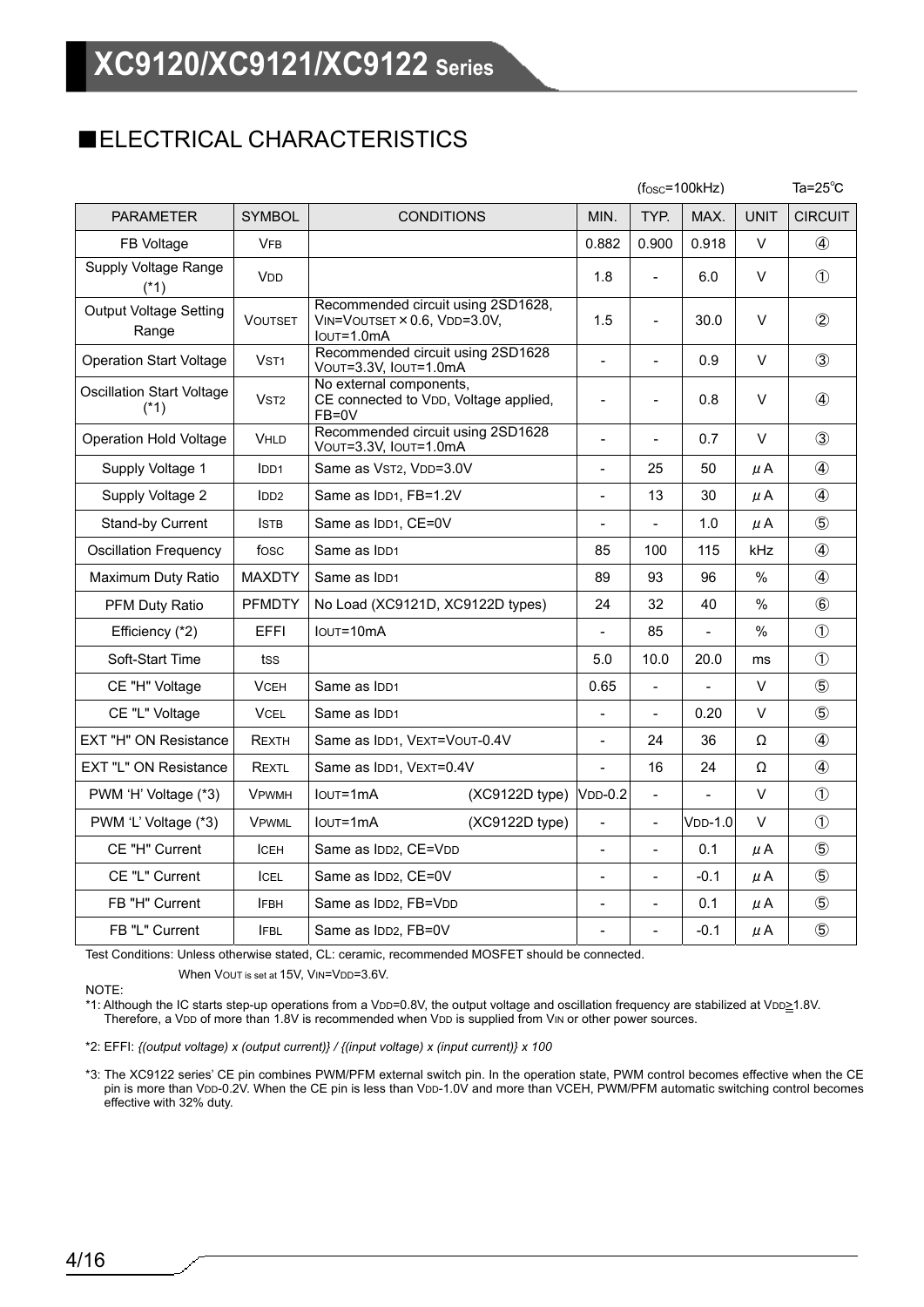### **TYPICAL APPLICATION CIRCUIT**





When obtaining VDD from a source other than VIN (VOUT), please insert a by-pass capacitor CDD between the VDD pin and the GND pin in order to provide stable operations.

Please place C<sub>L</sub> and CIN as close as to the VOUT and VDD pins respectively and also close to the GND pin. Strengthen the wiring sufficiently.

RSENSE should be removed and shorted when the CL capacitor except for ceramic or low ESR capacitor is used.

Insert RB and CB when using a bipolar NPN transistor.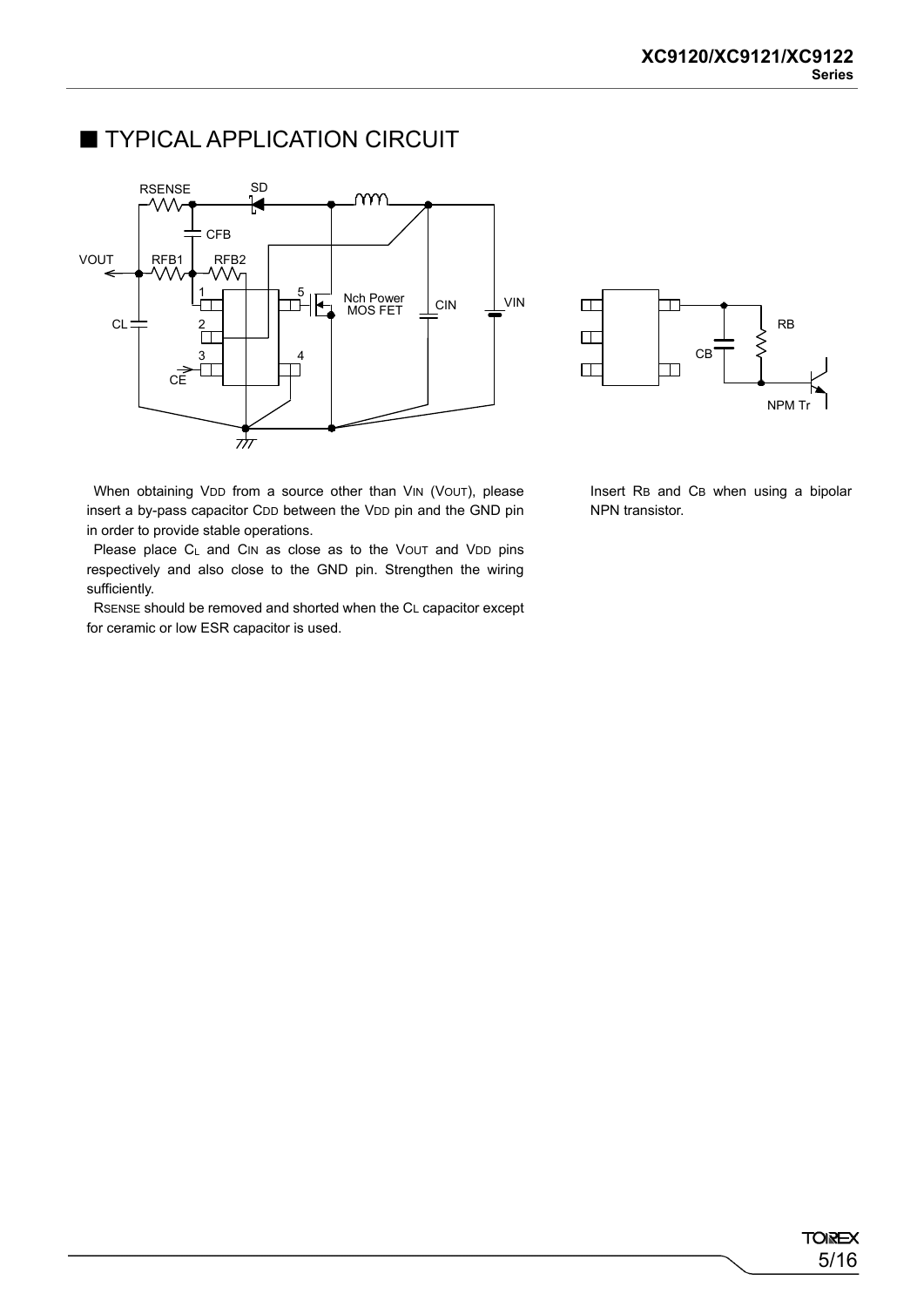### ■ OPERATIONAL EXPLANATION

The XC9120/XC9121/XC9122 series consists of a reference voltage source, ramp wave circuit, error amplifier, PWM comparator, phase compensation circuit, and current limiter circuit.

The series ICs compare, using the error amplifier, the voltage of the internal voltage reference source with the feedback voltage from the FB pin. Phase compensation is performed on the resulting error amplifier output, to input a signal to the PWM comparator to determine the turn-on time during PWM operation.

The PWM comparator compares, in terms of voltage level, the signal from the error amplifier with the ramp wave from the ramp wave circuit and delivers the resulting output to the buffer driver circuit to cause the EXT pin to output a switching duty cycle. This process is continuously performed to ensure stable output voltage.

#### <Error Amp.>

Error amplifier is designed to monitor the output voltage, comparing the feedback voltage (FB) with the reference voltage Vref. In response to feedback of a voltage lower than the reference voltage Vref, the output voltage of the error amp. decreases.

#### <OSC Generator>

The circuit generates the internal reference clock. The frequency is set to 100kHz (TYP.).

#### <Ramp Wave Generator>

The ramp wave generator generates a saw-tooth waveform based on outputs from the OSC Generator.

#### <PWM Comparator>

The PWM comparator compares outputs from the error amp. and saw-tooth waveform. When the voltage from the error amp's output is low, the external switch will be set to ON.

#### <PWM/PFM Comparator>

The circuit generates PFM pulses.

The XC9122 series can switch PWM control and PWM/PFM switching control by external signal. The PWM/PFM automatic switching control becomes effective when the voltage of the CE pin is less than VDD-1.0V, and the control switches between PWM and PFM automatically depending on the load. The PWM/PFM control turns into the PFM control when threshold voltage becomes lower than voltage of error amps. The PWM control becomes effective when the CE pin voltage is more than VDD-0.2V. Noise is easily reduced with the PWM control since the switching frequency is fixed. Because of this, the series gives the best control suitable for your application.

#### <Vref with Soft Start>

The reference voltage, Vref (FB pin voltage) =0.9V, is adjusted and fixed by laser trimming (for output voltage settings, please refer to the output voltage setting.). Soft-start circuit protects against inrush current, when the power is switched on, and also protects against voltage overshoot. It should be noted, however, that this circuit does not protect the load capacitor (CL) form inrush current. With the Vref voltage limited and depending on the input to the error amps, the operation maintains a balance between the two inputs of the error amps and controls the EXT pin's ON time so that it does not increase more than is necessary.

#### <Enable Function>

The function controls the operation and shutdown of the IC. When the voltage of the CE pin is 0.2V or less, the mode will be disable, the channel's operations will stop and the EXT pin will be kept at a low level (the external N-ch MOSFET will be OFF). When the IC is in a state of disable, current consumption will be no more than 1.0  $\mu$  A. When the CE pin's voltage is 0.65V or more, the mode will be enabled and operations will recommence.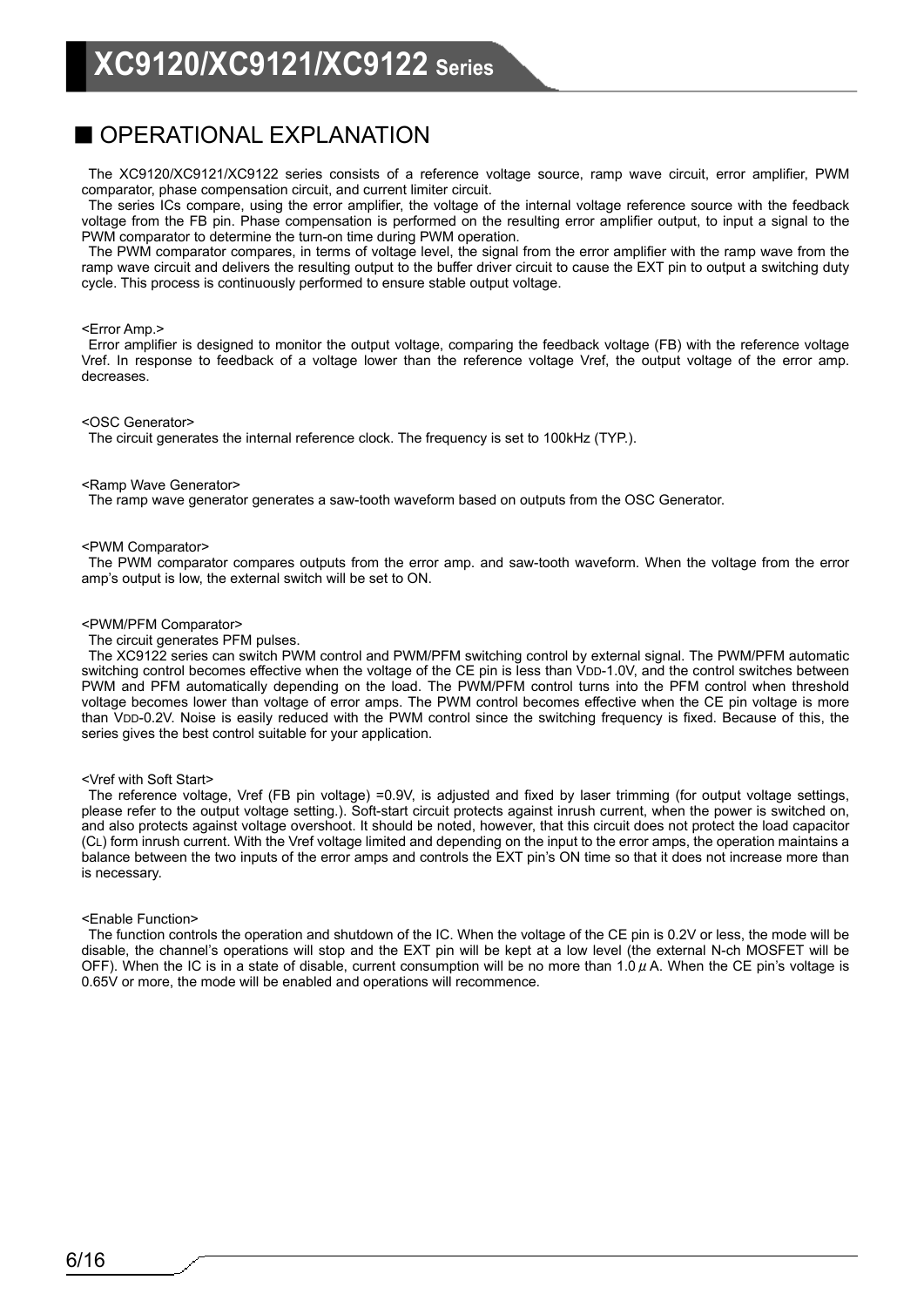### ■ OPERATIONAL EXPLANATION (Continued)

#### <Output Voltage Setting>

**Output voltage can be set by adding external split resistors. Output voltage is determined by the following equation, based** on the values of RFB1 and RFB2. The sum of RFB1 and RFB2 should normally be 2MΩ.

$$
VOUT = 0.9 \times (RFB1 + RFB2) / RFB2
$$

The value of CFB, speed-up capacitor for phase compensation, should result in fzfb =  $1/(2 \times \pi \times CFB \times RFB1)$  equal to 15kHz. Adjustments are required between 5kHz to 30kHz depending on the application, value of inductance (L), and value of load capacitance (CL).

| ---- | $S = \frac{1}{2}$ |                  |            |      |                  |                  |            |
|------|-------------------|------------------|------------|------|------------------|------------------|------------|
| Vout | RF <sub>B1</sub>  | RF <sub>B2</sub> | <b>CFB</b> | Vout | RF <sub>B1</sub> | RF <sub>B2</sub> | <b>CFB</b> |
| (V)  | $(k\Omega)$       | $(k\Omega)$      | (pF)       | (V)  | (k $\Omega$ )    | $(k\Omega)$      | (pF)       |
| 30.0 | 390               | 12               | 27         | 15.0 | 470              | 30               | 22         |
| 25.0 | 270               | 10               | 39         | 10.0 | 150              | 15               | 68         |
| 20.0 | 470               | 22               | 22         | 7.0  | 150              | 22               | 68         |
| 18.0 | 510               | 27               | 18         | 3.3  | 150              | 56               | 68         |

ex.) Output Voltage Setting

<The Use of Ceramic Capacitor CL>

The circuit of the XC9120 series is organized by a specialized circuit, which reenacts negative feedback of both voltage and current. Also by insertion of approximately 50mΩ of a low and inexpensive sense resistor as current sense, a high degree of stability is possible even using a ceramic capacitor, a condition which used to be difficult to achieve. Compared to a tantalum condenser, because the series can be operated in a very small capacity, it is suited to use of the ceramic capacitor, which is cheap and small.

<External Components>

| Tr                 | :*When a MOSFET is used<br>XP161A1355PR (N-Channel Power MOSFET, TOREX)<br>Note: As the breakdown voltage of XP161A1355PR is 20V,<br>take care with the output voltage. With output<br>voltages over 17V, use the XP161A11A1PR with a<br>breakdown voltage of 30V.<br>VST1: XP161A1355PR=1.2V (MAX.)<br>XP161A11A1PR=2.5V (MAX.) | *When a NPN Transistor is used:<br>2SD1628 (ON Semiconductor)<br>$RB: 500\Omega$ (Adjust with Tr's HSE or load)<br>$C_B$ : 2200pF (Ceramic type)<br>$CB \leq 1$ / (2 $\pi x$ RB x fosc x 0.7) |
|--------------------|----------------------------------------------------------------------------------------------------------------------------------------------------------------------------------------------------------------------------------------------------------------------------------------------------------------------------------|-----------------------------------------------------------------------------------------------------------------------------------------------------------------------------------------------|
| <b>SD</b><br>L, CL | :XBS104S14R-G (Schottky Barrier Diode, TOREX)<br>:Please set up as follows according to an operating condition                                                                                                                                                                                                                   |                                                                                                                                                                                               |
|                    | or external components.                                                                                                                                                                                                                                                                                                          |                                                                                                                                                                                               |
| L                  | :47 $\mu$ H (CDRH5D28, SUMIDA)                                                                                                                                                                                                                                                                                                   |                                                                                                                                                                                               |
|                    | :22 $\mu$ H (CDRH5D28, SUMIDA)                                                                                                                                                                                                                                                                                                   |                                                                                                                                                                                               |
| <b>CL</b>          | :25V, 10 µ F (Ceramic type, TMK316BJ106KL, TAIYO YUDEN)                                                                                                                                                                                                                                                                          |                                                                                                                                                                                               |
|                    | :10V, 10 $\mu$ F (Ceramic type, LMK325BJ106ML, TAIYO YUDEN)<br>Use the formula below when step-up ratio and output current is<br>large.                                                                                                                                                                                          |                                                                                                                                                                                               |
|                    | $CL = (CL standard value) \times (IOUT (mA) / 100mA \times VOUT / VIN))$                                                                                                                                                                                                                                                         |                                                                                                                                                                                               |
| <b>RSENSE</b>      | :50m $\Omega$ (fosc = 100kHz)                                                                                                                                                                                                                                                                                                    |                                                                                                                                                                                               |
| CL                 | :Tantalum Type                                                                                                                                                                                                                                                                                                                   |                                                                                                                                                                                               |
| L                  | :47 $\mu$ H (CDRH5D28, SUMIDA)                                                                                                                                                                                                                                                                                                   |                                                                                                                                                                                               |
|                    | :22 $\mu$ H (CDRH5D28, SUMIDA)                                                                                                                                                                                                                                                                                                   |                                                                                                                                                                                               |
| <b>CL</b>          | :25V, 47 $\mu$ F (Tantalum type, TAJ series, KYOCERA)                                                                                                                                                                                                                                                                            |                                                                                                                                                                                               |
|                    | :16V, 47 $\mu$ F (Tantalum type, TAJ series, KYOCERA)                                                                                                                                                                                                                                                                            |                                                                                                                                                                                               |
|                    | Strengthen appropriately when step-up ratio and output current is                                                                                                                                                                                                                                                                |                                                                                                                                                                                               |
|                    | large.                                                                                                                                                                                                                                                                                                                           |                                                                                                                                                                                               |
|                    | $CL = (CL standard value) \times (IOUT (mA) / 100mA \times VOUT / VIN))$                                                                                                                                                                                                                                                         |                                                                                                                                                                                               |
| <b>RSENSE</b>      | : Not required, but short out the wire.                                                                                                                                                                                                                                                                                          |                                                                                                                                                                                               |
|                    |                                                                                                                                                                                                                                                                                                                                  |                                                                                                                                                                                               |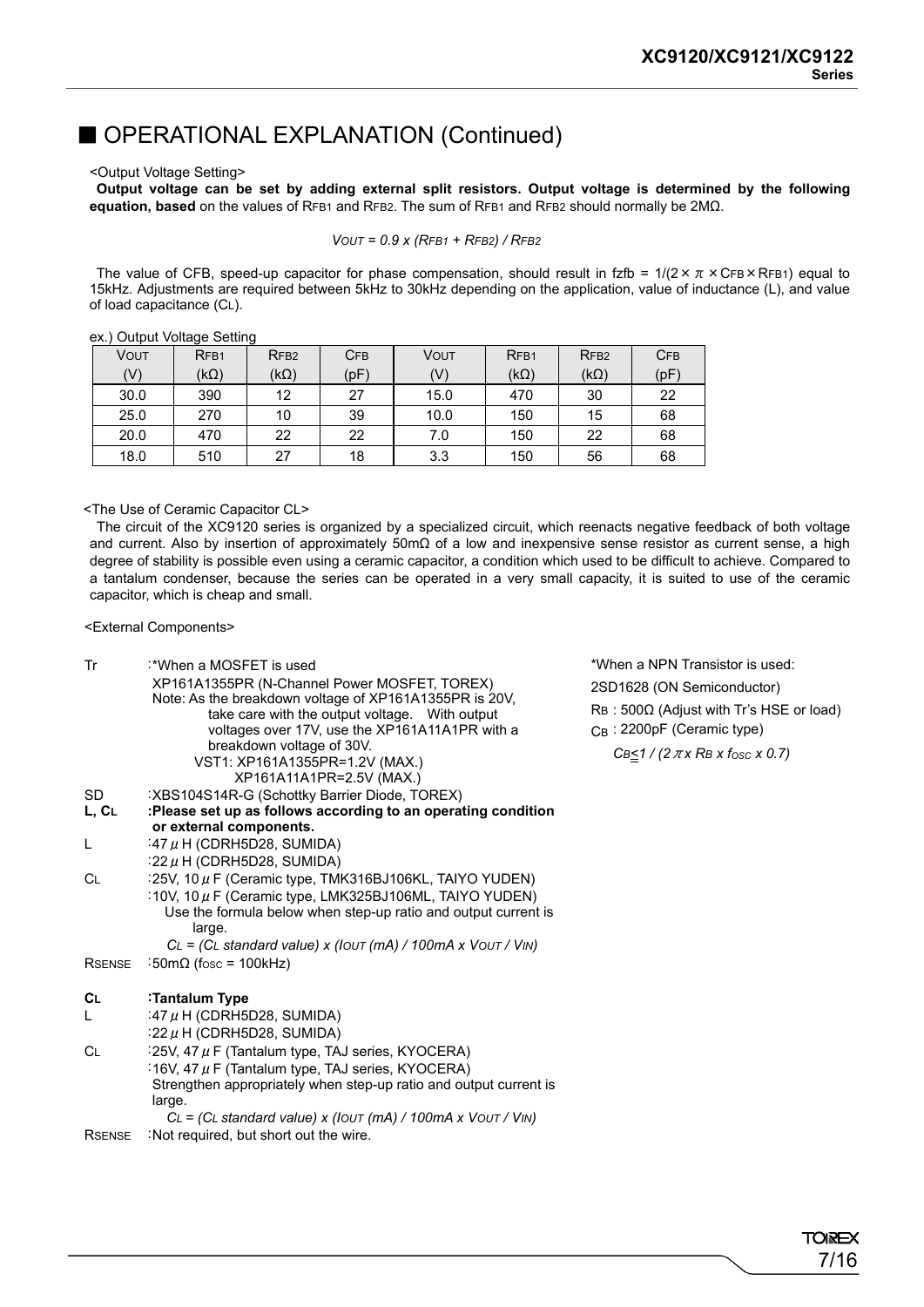# ■ TEST CIRCUITS

Circuit ①

Circuit ④











Circuit ③

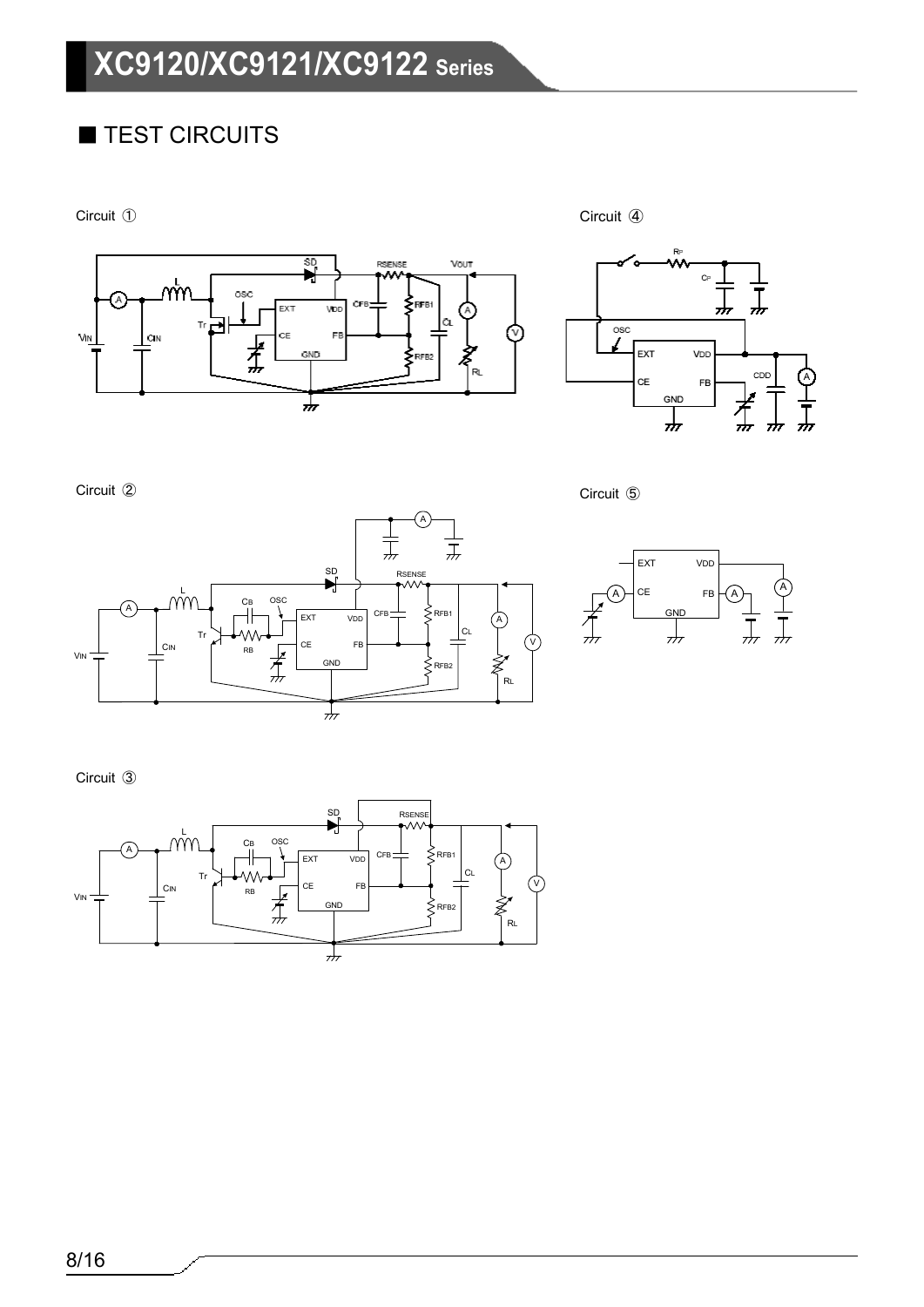### **■TYPICAL PERFORMANCE CHARACTERISTICS**

### (1) Output Voltage vs. Output Current



(2) Efficiency vs. Output Current





XC9122D091 (100kHz)









**TOREX** 9/16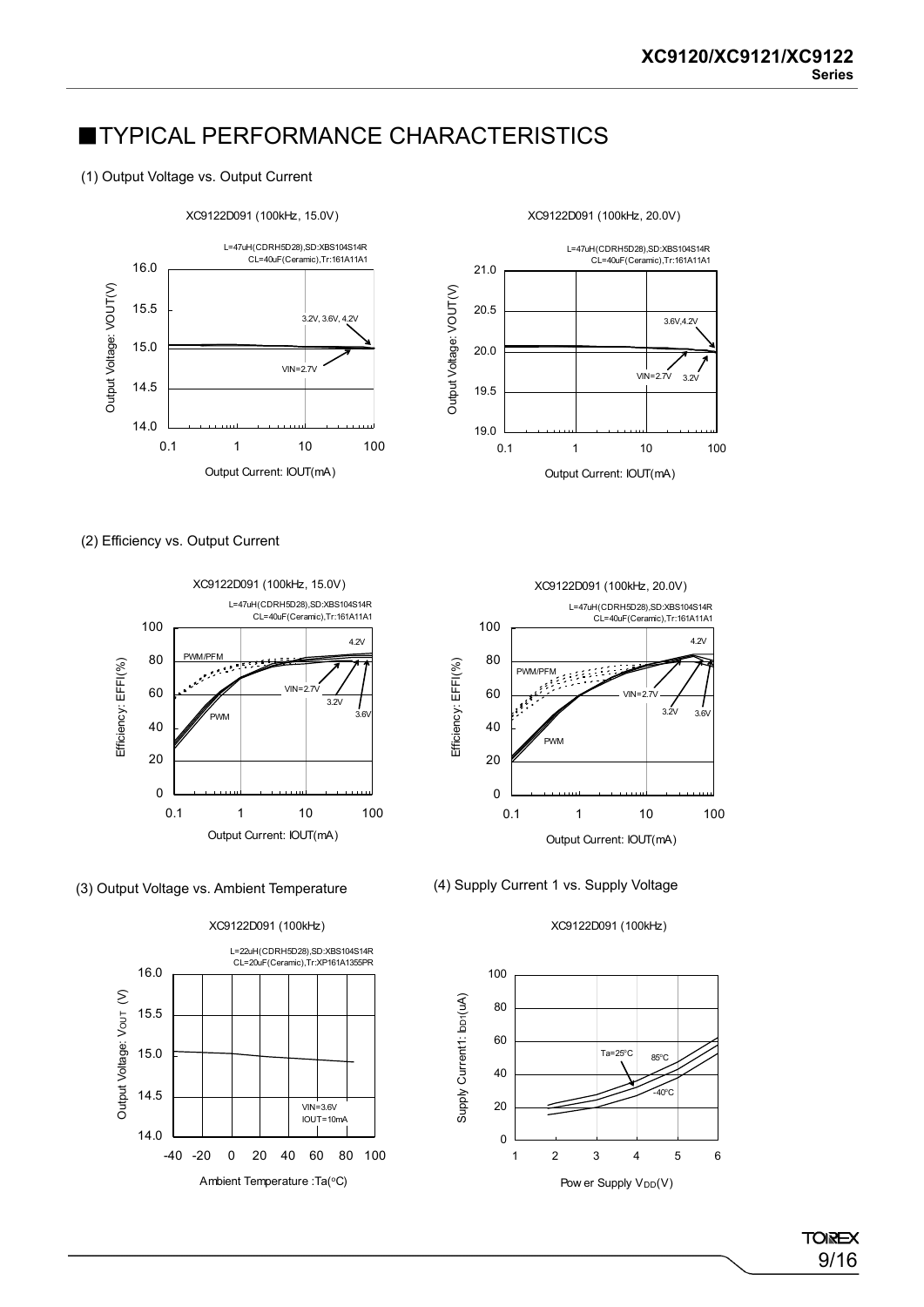XC9122D091 (100kHz)

(5) Supply Current 2 vs. Supply Voltage (6) Stand-by Current vs. Supply Voltage

XC9122D091 (100kHz)











XC9122D091 (100kHz)



(9) Soft-Start Time vs. Supply Voltage

XC9122D091 (100kHz)

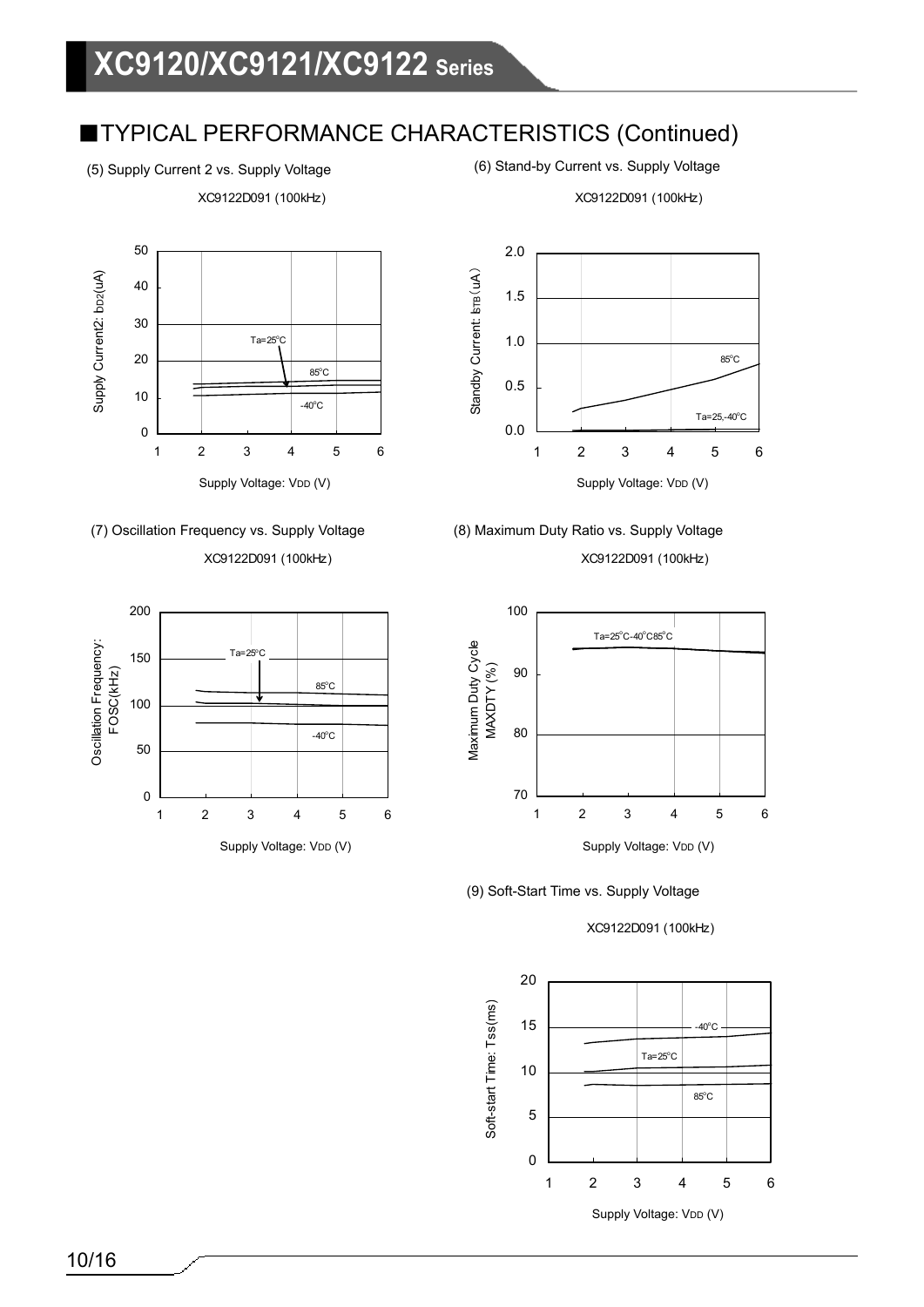(10) CE "H" Voltage vs. Supply Voltage

CE 'H' Voltage: VCEH(V)

CE'H' Voltage: VcEH(V)

(11) CE "L" Voltage vs. Supply Voltage



XC9122D091 (100kHz)

0.0 123456

Supply Voltage: VDD (V)

### (12) EXT H ON Resistance vs. Supply Voltage

# XC9122D091 (100kHz)



(13) EXT L ON Resistance vs. Supply Voltage

XC9122D091 (100kHz)





XC9122D091 (100kHz)



(14) Operation Start Voltage vs. Ambient Temperature (15) Operation Hold Voltage vs. Ambient Temperature

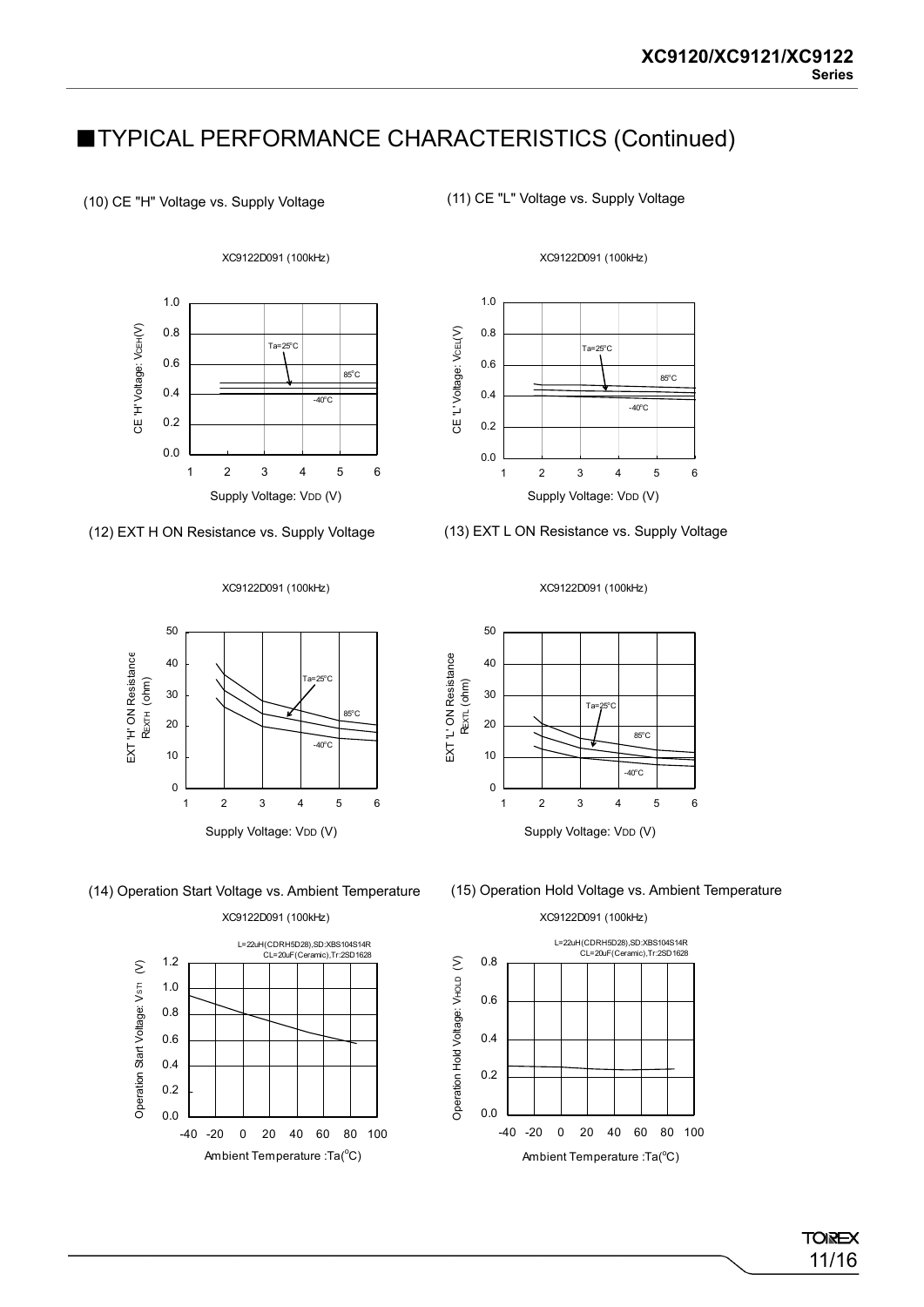(16) Oscillation Start Voltage vs. Ambient Temperature

Oscillation Start Voltage: VST2 (V) 0.8 Oscillation Start Voltage: VST2 (V) 0.6 0.4 0.2 0.0 -40 -20 0 20 40 60 80 100 Ambient Temperature :Ta(°C)

XC9122D091 (100kHz)

(18) PWM 'H' Voltage vs. Supply Voltage (19) PWM 'L' Voltage vs. Supply Voltage

### XC9122D091 (100kHz)



XC9122D091 (100kHz)



### XC9122D091 (100kHz)



<sup>(17)</sup> PFM Duty Ratio vs. Supply Voltage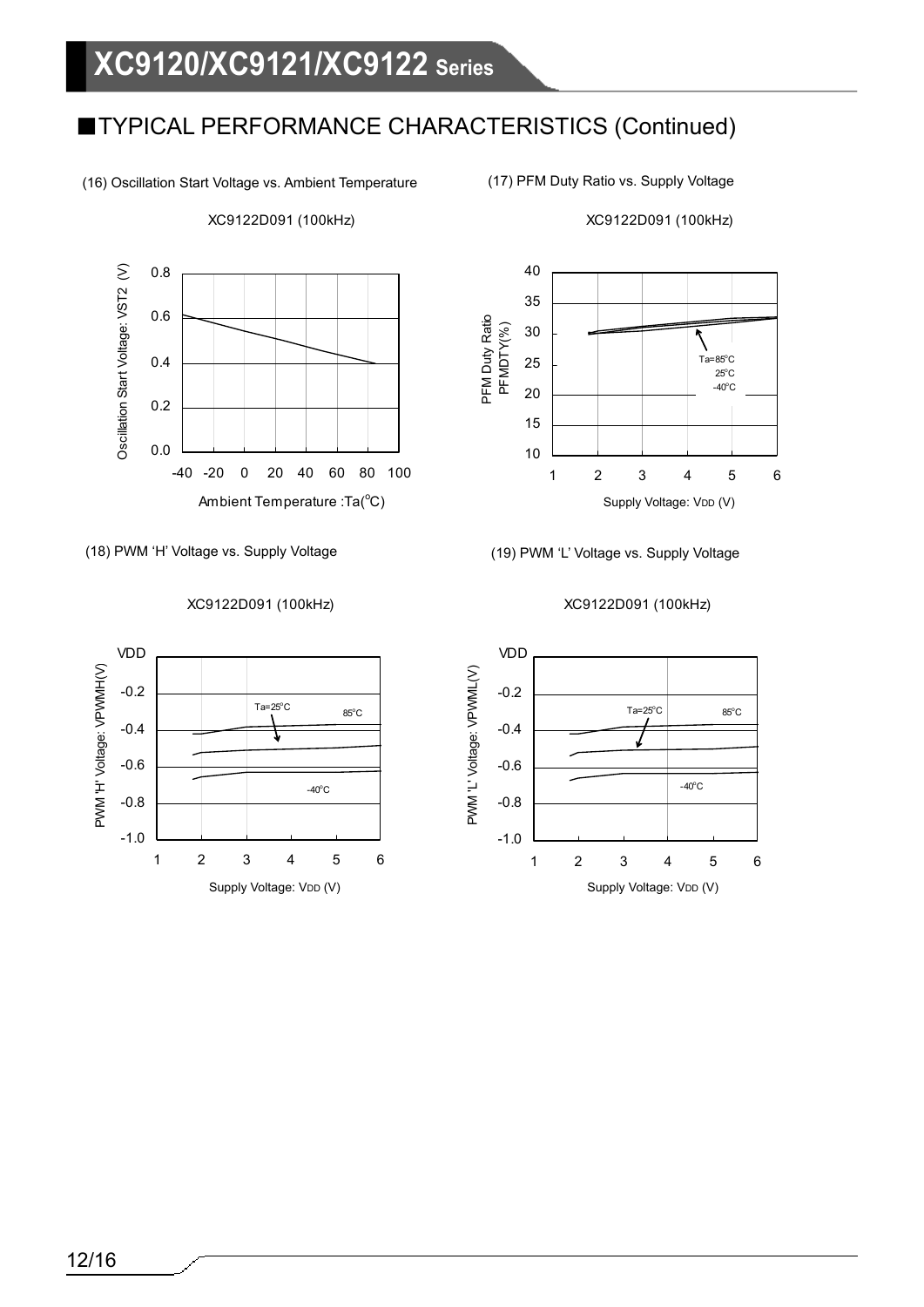(20) Load Transient Response

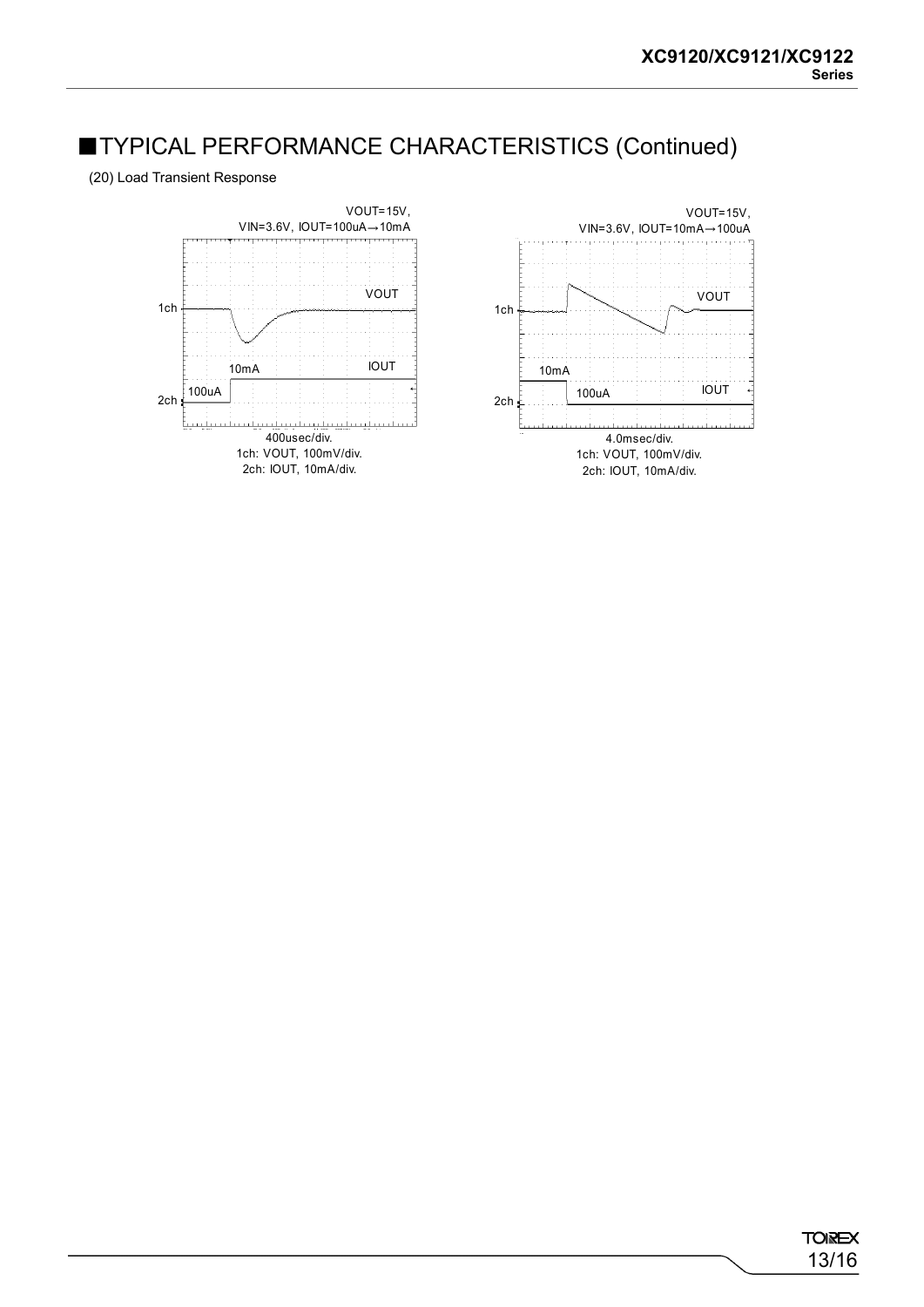# **XC9120/XC9121/XC9122 Series**

# ■PACKAGING INFORMATION

For the latest package information go to, [www.torexsemi.com/technical-support/packages](https://www.torexsemi.com/technical-support/packages/)

| <b>PACKAGE</b> | <b>OUTLINE / LAND PATTERN</b> | THERMAL CHARACTERISTICS         |
|----------------|-------------------------------|---------------------------------|
| SOT-25         | SOT-25 PKG                    | <b>SOT-25 Power Dissipation</b> |
| USP-6C         | USP-6C PKG                    | USP-6C Power Dissipation        |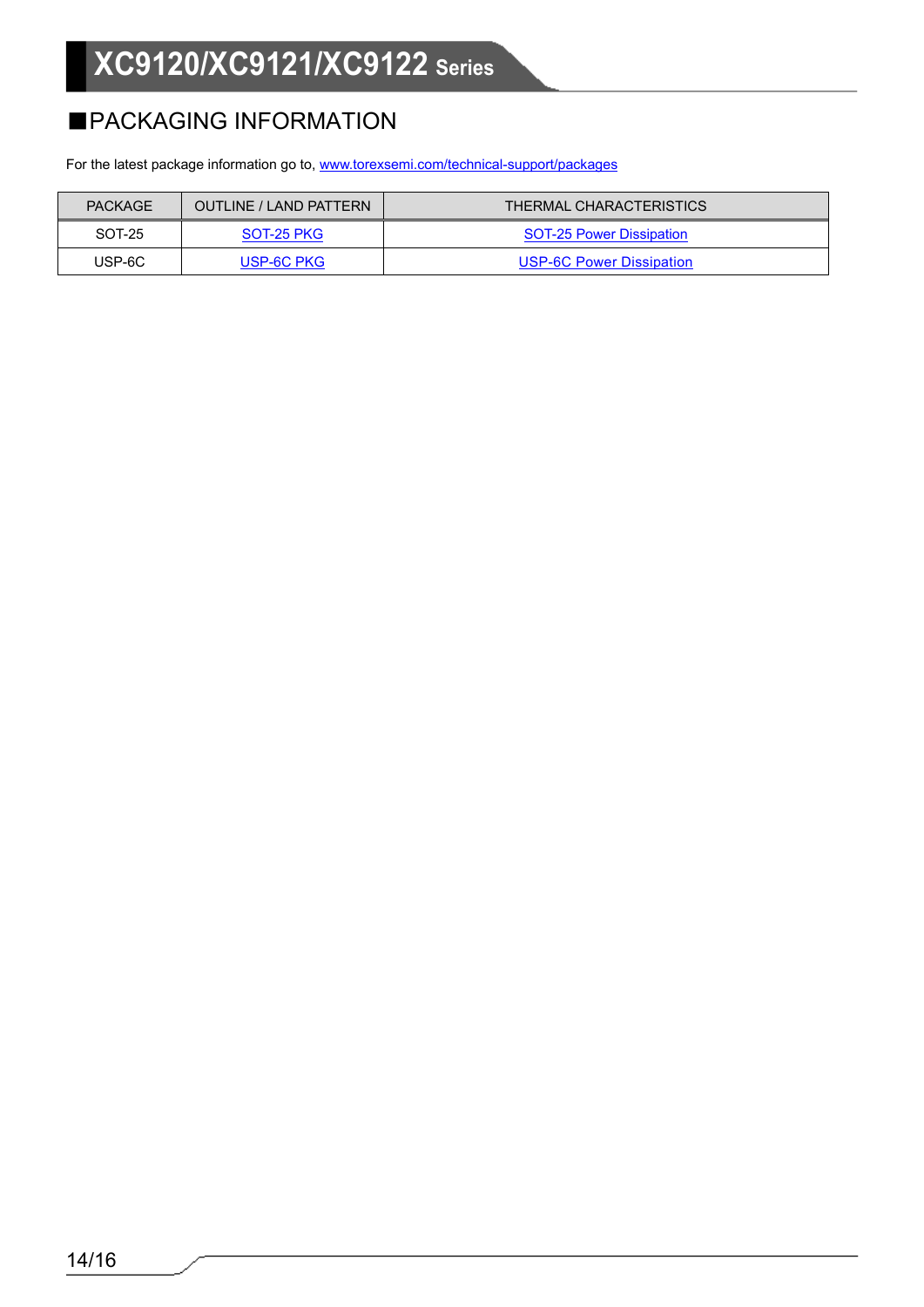### ■ MARKING RULE

 $\bullet$ SOT-25



#### ①Represents product series

| MARK | <b>PRODUCT SERIES</b> |
|------|-----------------------|
| IV   | XC9120x091Mx          |
|      | XC9121x091Mx          |
|      | XC9122x091Mx          |

②Represents current limit function

| <b>MARK</b> | <b>FUNCTION</b>              | <b>PRODUCT SERIES</b>  |
|-------------|------------------------------|------------------------|
|             | <b>Without Current Limit</b> | XC9120/9121/9122D091Mx |

③Represents oscillation frequency

| MARK | OSCILLATION FREQUENCY | <b>PRODUCT SERIES</b>  |
|------|-----------------------|------------------------|
|      | 00kHz                 | XC9120/9121/9122x091Mx |

④Represents production lot number

0 to 9, A to Z, and inverted 0 to 9, A to Z repeated.

(G, I, J, O, Q, W excepted.)

### ●USP-6C



USP-6C (TOP VIEW)

#### ①Represents product series

| <b>MARK</b> | <b>PRODUCT SERIES</b> |
|-------------|-----------------------|
|             | XC9120x091Ex          |
|             | XC9121x091Ex          |
| н           | XC9122x091Ex          |

②Represents current limit function

| -    |                       |                        |
|------|-----------------------|------------------------|
| MARK | <b>FUNCTION</b>       | <b>PRODUCT SERIES</b>  |
|      | Without current limit | XC9120/9121/9122D091Ex |

③④Represents FB voltage

| MARK |   | <b>FB VOLTAGE</b> | <b>PRODUCT SERIES</b>  |
|------|---|-------------------|------------------------|
| 3    | 4 |                   |                        |
|      |   | 09                | XC9120/9121/9122x091Ex |

⑤Represents Oscillation Frequency

| MARK | OSCILLATION FREQUENCY | <b>PRODUCT SERIES</b>  |
|------|-----------------------|------------------------|
|      | 00kHz                 | XC9120/9121/9122x091Ex |

④Represents production lot number

0 to 9, A to Z repeated. (G, I, J, O, Q, W excepted.)

\* No inversion is used.